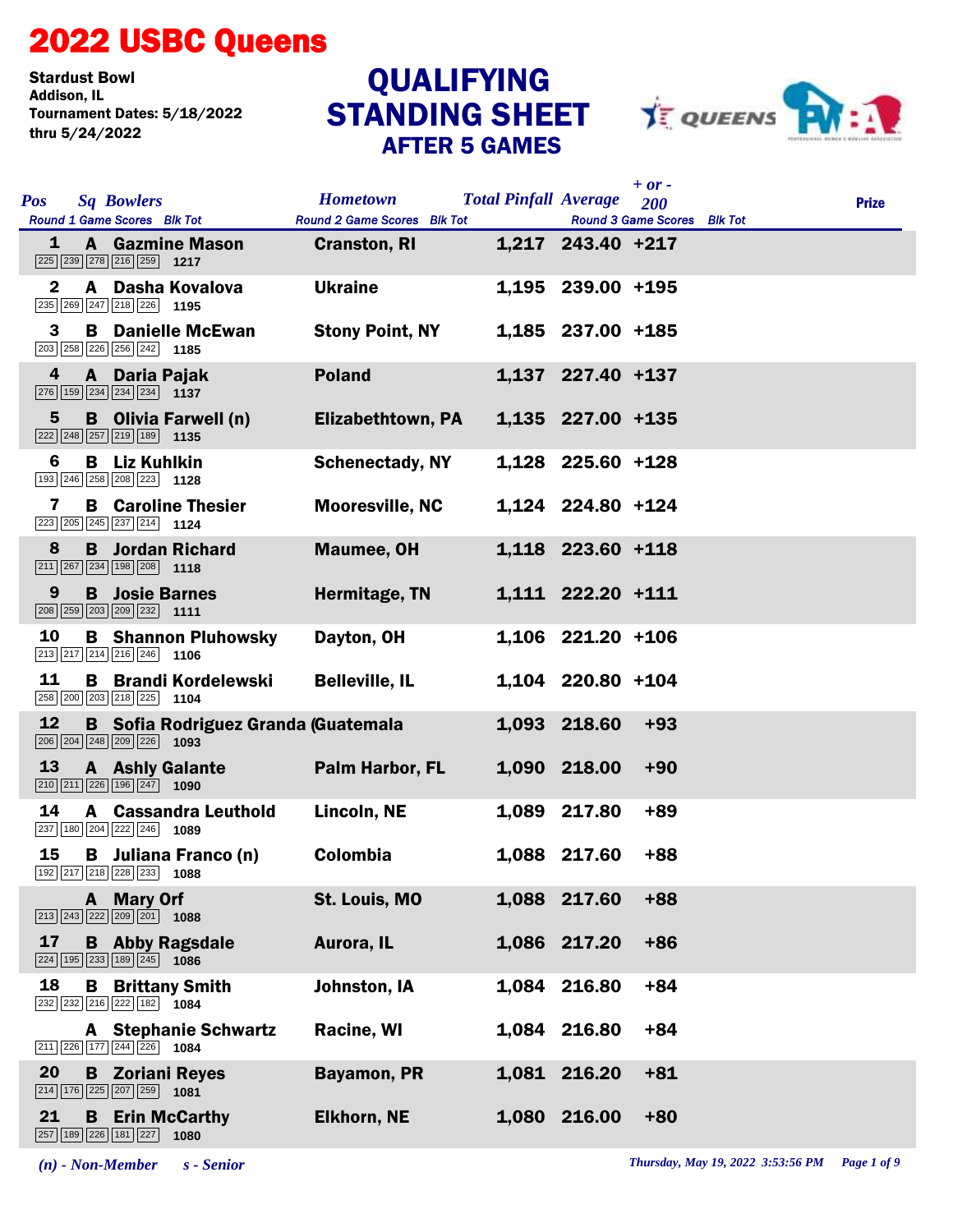| <b>Pos</b> | <b>Sq Bowlers</b><br>Round 1 Game Scores Blk Tot                                                               | <b>Hometown</b><br>Round 2 Game Scores Blk Tot |       | <b>Total Pinfall Average</b><br>Round 3 Game Scores Blk Tot | $+ or -$<br>200 | <b>Prize</b> |
|------------|----------------------------------------------------------------------------------------------------------------|------------------------------------------------|-------|-------------------------------------------------------------|-----------------|--------------|
| 22         | <b>B</b> Liz Johnson<br>230 182 245 223 192 1072                                                               | Niagara Falls, NY                              |       | 1,072 214.40                                                | $+72$           |              |
|            | <b>B</b> Cassidy Courey (n)<br>216 230 176 203 247 1072                                                        | <b>Brooklyn Center, MN 1,072 214.40</b>        |       |                                                             | $+72$           |              |
| 24         | A Maranda Pattison (a)<br>$\boxed{212}$ $\boxed{255}$ $\boxed{191}$ $\boxed{208}$ $\boxed{202}$ <b>1068</b>    | <b>Redwood valley, CA</b>                      |       | 1,068 213.60                                                | $+68$           |              |
|            | <b>B</b> Sydney Brummett<br>$\boxed{211}$ $\boxed{231}$ $\boxed{201}$ $\boxed{234}$ $\boxed{191}$ <b>1068</b>  | Fort Wayne, IN                                 |       | 1,068 213.60                                                | $+68$           |              |
| 26         | <b>B</b> Clara Guerrero<br>$\boxed{217}$ $\boxed{222}$ $\boxed{215}$ $\boxed{178}$ $\boxed{234}$ <b>1066</b>   | Colombia                                       |       | 1,066 213.20                                                | $+66$           |              |
| 27         | A Jen Higgins<br>$\overline{233}$ 180 200 214 237 1064                                                         | <b>Lewis Center, OH</b>                        |       | 1,064 212.80                                                | $+64$           |              |
| 28         | A Kayla Pashina<br>$\overline{226}$ $\overline{256}$ 180 $\overline{212}$ 188 1062                             | Minnetonka, MN                                 |       | 1,062 212.40                                                | $+62$           |              |
| 29         | <b>B</b> Kayla Crawford<br>$\boxed{213}$ $\boxed{174}$ $\boxed{259}$ $\boxed{233}$ $\boxed{181}$<br>1060       | Silvis, IL                                     |       | 1,060 212.00                                                | $+60$           |              |
| 30         | A Maria Bulanova<br>246 215 185 212 201 1059                                                                   | <b>Russia</b>                                  |       | 1,059 211.80                                                | $+59$           |              |
| 31         | A Kelly Kulick<br>237 204 170 216 231 1058                                                                     | Union, NJ                                      |       | 1,058 211.60                                                | $+58$           |              |
| 32         | <b>B</b> Marissa Allison (n)<br>198 213 183 269 191 1054                                                       | Sylvania, OH                                   |       | 1,054 210.80                                                | $+54$           |              |
| 33         | <b>B</b> Estefania Cobo<br>$\boxed{207}$ 194 233 201 215 1050                                                  | Fort Worth, TX                                 |       | 1,050 210.00                                                | $+50$           |              |
|            | <b>B</b> Denisyha Waller (a)<br>$\boxed{200}$ 193 234 237 186 1050                                             | Markham, IL                                    |       | 1,050 210.00                                                | $+50$           |              |
| 35         | <b>A</b> Birgit Noreiks<br>234 192 211 204 203 1044                                                            | Germany                                        |       | 1,044 208.80                                                | $+44$           |              |
| 36         | <b>A</b> Verity Crawley<br>166 203 279 216 176 1040                                                            | <b>England</b>                                 |       | 1,040 208.00                                                | $+40$           |              |
|            | <b>A</b> Kristin Quah<br>$\boxed{246}$ 188 192 200 214 1040                                                    | <b>Singapore</b>                               |       | 1,040 208.00                                                | $+40$           |              |
|            | <b>B</b> Itzel Salayet<br>203 222 209 193 213 1040                                                             | San Juan, PR                                   |       | 1,040 208.00                                                | $+40$           |              |
| 39         | <b>B</b> Diandra Asbaty<br>225 235 202 200 176 1038                                                            | Chicago, IL                                    |       | 1,038 207.60                                                | $+38$           |              |
| 40         | <b>A</b> Stefanie Johnson<br>236 216 184 204 197 1037                                                          | <b>McKinney, TX</b>                            | 1,037 | 207.40                                                      | $+37$           |              |
| 41         | <b>B</b> Courtney Jacques<br>180 199 192 209 256 1036                                                          | Albany, GA                                     |       | 1,036 207.20                                                | $+36$           |              |
| 42         | <b>B</b> Summer Jasmin<br>205 177 238 255 160 1035                                                             | <b>Beckley, WV</b>                             |       | 1,035 207.00                                                | $+35$           |              |
| 43         | <b>B</b> Amanda Flood (n)<br>$\boxed{190}$ $\boxed{210}$ $\boxed{195}$ $\boxed{207}$ $\boxed{232}$ <b>1034</b> | <b>Brandon, FL</b>                             |       | 1,034 206.80                                                | $+34$           |              |
| 44         | A Shannon Sellens (n)<br>$\boxed{201}$ $\boxed{216}$ $\boxed{175}$ $\boxed{215}$ $\boxed{226}$<br>1033         | Long Beach, NY                                 |       | 1,033 206.60                                                | $+33$           |              |
| 45         | A Bailey Palmer (n)<br>259 189 173 176 235<br>1032                                                             | Ottumwa, IA                                    |       | 1,032 206.40                                                | $+32$           |              |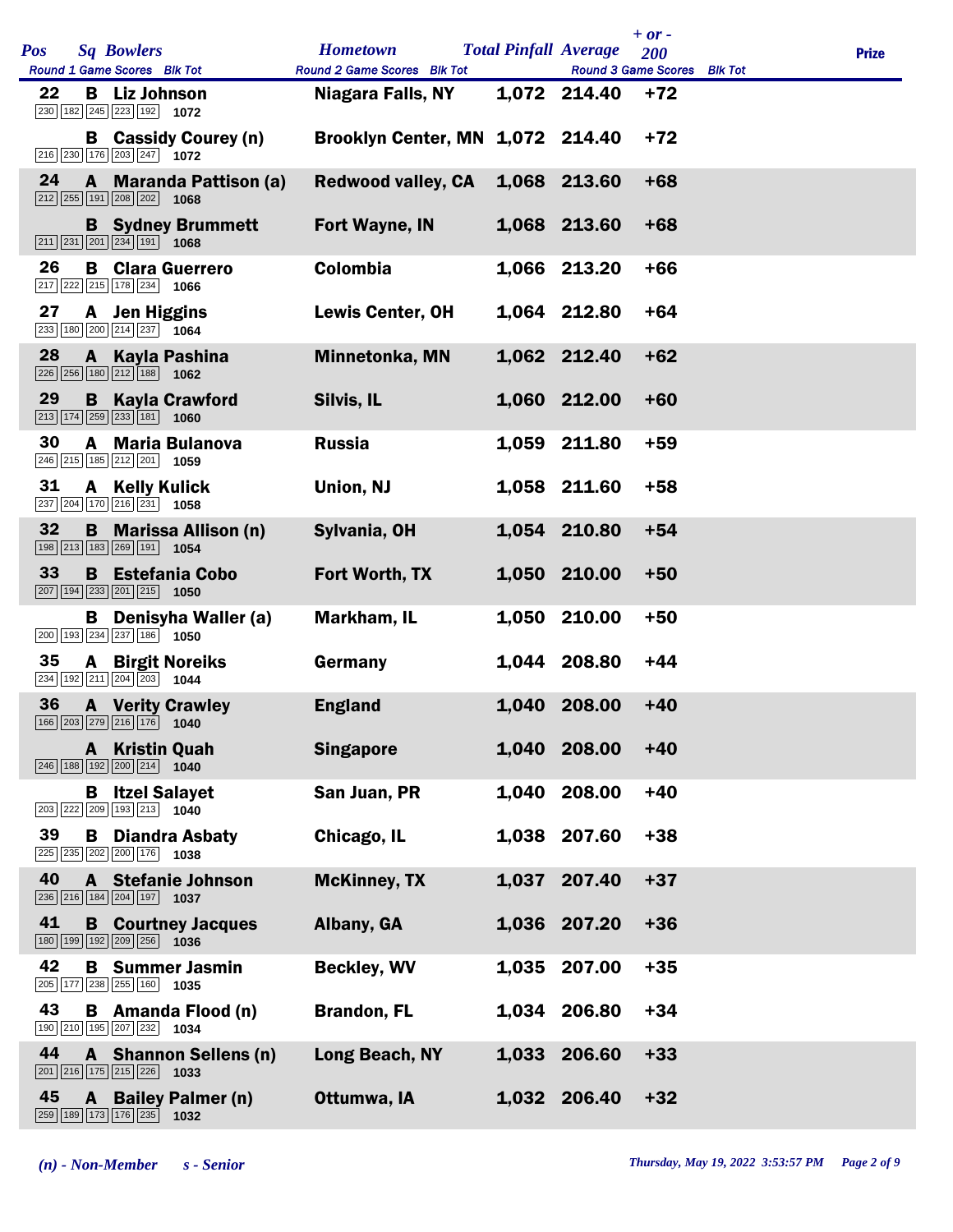| Pos |                 | <b>Sq Bowlers</b>                                                                                            |                                              | <b>Hometown</b>             | <b>Total Pinfall Average</b> | $+ or -$<br>200 | <b>Prize</b> |
|-----|-----------------|--------------------------------------------------------------------------------------------------------------|----------------------------------------------|-----------------------------|------------------------------|-----------------|--------------|
|     |                 | Round 1 Game Scores Blk Tot                                                                                  |                                              | Round 2 Game Scores Blk Tot | Round 3 Game Scores Blk Tot  |                 |              |
| 46  |                 | <b>A</b> Carlene Beyer<br>$\boxed{178}$ $\boxed{172}$ $\boxed{233}$ $\boxed{235}$ $\boxed{212}$ <b>1030</b>  |                                              | <b>Ogdensburg, WI</b>       | 1,030 206.00                 | $+30$           |              |
| 47  | В               | 205 235 196 190 203 1029                                                                                     | <b>Megan Allensworth (n)</b>                 | <b>Plainfield, IL</b>       | 1,029 205.80                 | $+29$           |              |
| 48  |                 | <b>B</b> Bryanna Cote<br>199 232 208 193 195 1027                                                            |                                              | <b>Tucson, AZ</b>           | 1,027 205.40                 | $+27$           |              |
| 49  |                 | 191 235 227 170 203 1026                                                                                     | A Olivia Sandham                             | <b>Saint Joseph, MO</b>     | 1,026 205.20                 | $+26$           |              |
|     | A               | $\boxed{210}$ $\boxed{201}$ $\boxed{252}$ $\boxed{194}$ $\boxed{169}$ <b>1026</b>                            | Robin Orlikowski (n)                         | <b>Grand Rapids, MI</b>     | 1,026 205.20                 | $+26$           |              |
|     |                 | 205 231 225 181 181 1023                                                                                     | 51ss B Sharon Powers (n)                     | Lakewood, CO                | 1,023 204.60                 | $+23$           |              |
| 52  |                 | $\boxed{210}$ $\boxed{192}$ $\boxed{210}$ $\boxed{213}$ $\boxed{195}$ <b>1020</b>                            | <b>B</b> Brianna Andrew                      | <b>Grand Rapids, MI</b>     | 1,020 204.00                 | $+20$           |              |
| 53  | B               | $\boxed{228}$ 180 $\boxed{222}$ 198 190 1018                                                                 | Nicole Kleutgen                              | <b>Stevens Point, WI</b>    | 1,018 203.60                 | $+18$           |              |
|     |                 | 178 259 173 212 196 1018                                                                                     | A Emily Peterson (n)                         | <b>West Fargo, ND</b>       | 1,018 203.60                 | $+18$           |              |
| 55  |                 | $\boxed{204}$ 176 218 185 234 1017                                                                           | <b>A</b> Wendy Bartaire-Jimenez France       |                             | 1,017 203.40                 | $+17$           |              |
| 56  |                 | $\boxed{193}$ $\boxed{201}$ $\boxed{249}$ $\boxed{200}$ $\boxed{172}$ <b>1015</b>                            | A Katelyn Zwiefelhofer (a) Racine, WI        |                             | 1,015 203.00                 | $+15$           |              |
|     |                 | $\boxed{187}$ $\boxed{197}$ $\boxed{227}$ $\boxed{212}$ $\boxed{192}$ <b>1015</b>                            | <b>B</b> Chelsey Klingler                    | <b>Grand Rapids, MI</b>     | 1,015 203.00                 | $+15$           |              |
| 58  |                 | $\boxed{204}$ 180 187 225 218 1014                                                                           | <b>B</b> Sandra Gongora                      | <b>Mexico</b>               | 1,014 202.80                 | $+14$           |              |
| 59  |                 | 205 188 225 182 213 1013                                                                                     | A Terysa Wojnar                              | <b>New Lenox, IL</b>        | 1,013 202.60                 | $+13$           |              |
|     |                 | 192 170 209 223 219 1013                                                                                     | <b>B</b> Rebecca Hagerman (n) Loves Park, IL |                             | 1,013 202.60                 | $+13$           |              |
| 61  |                 | $\boxed{191}$ $\boxed{218}$ $\boxed{221}$ $\boxed{183}$ $\boxed{199}$ <b>1012</b>                            | <b>B</b> Hope Gramly (n)                     | <b>Aubrey, TX</b>           | 1,012 202.40                 | $+12$           |              |
| 62  |                 | 239 204 183 176 209 1011                                                                                     | A Shannon Grimm (n)                          | Fenton, MO                  | 1,011 202.20                 | $+11$           |              |
|     |                 | 242 224 176 179 190 1011                                                                                     | <b>B</b> Jenny Wonders (n)                   | Roscoe, IL                  | 1,011 202.20                 | $+11$           |              |
|     |                 | <b>B</b> Haley Richard<br>$\boxed{193}$ $\boxed{216}$ $\boxed{203}$ $\boxed{185}$ $\boxed{214}$ <b>1011</b>  |                                              | <b>Tipton, MI</b>           | 1,011 202.20                 | $+11$           |              |
|     |                 | <b>B</b> Julia Bond<br>206 214 193 191 207 1011                                                              |                                              | Aurora, IL                  | 1,011 202.20                 | $+11$           |              |
|     | <b>Cut Line</b> |                                                                                                              |                                              |                             |                              |                 |              |
| 66  | B               | <b>Kerry Smith</b><br>194 236 187 213 180 1010                                                               |                                              | <b>New Holland, PA</b>      | 1,010 202.00                 | $+10$           |              |
| 67  |                 | <b>A</b> Christine Gill<br>$\boxed{219}$ $\boxed{176}$ $\boxed{224}$ $\boxed{216}$ $\boxed{173}$ <b>1008</b> |                                              | Troy, IL                    | 1,008 201.60                 | $+8$            |              |
| 68  | A               | $\boxed{205}$ $\boxed{195}$ $\boxed{203}$ $\boxed{165}$ $\boxed{237}$                                        | <b>Emily Eckhoff (n)</b><br>1005             | <b>Wheat Ridge, CO</b>      | 1,005 201.00                 | $+5$            |              |
|     |                 |                                                                                                              | <b>Cash Line</b>                             |                             |                              |                 |              |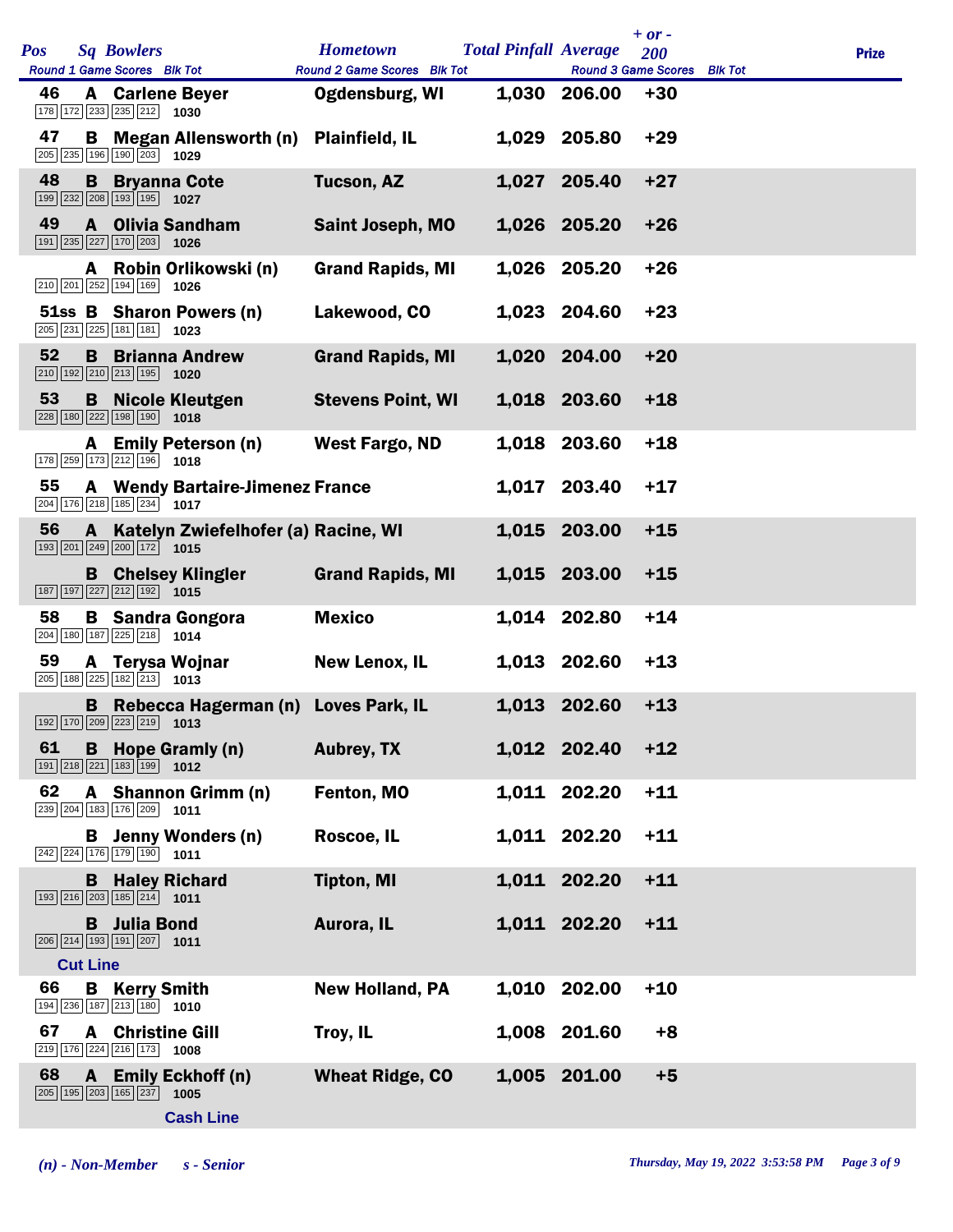| Pos |              | <b>Sq Bowlers</b><br>Round 1 Game Scores Blk Tot                                      |                                         | <b>Hometown</b>                                                |     | <b>Total Pinfall Average</b>              | $+ or -$<br>200 | <b>Prize</b> |
|-----|--------------|---------------------------------------------------------------------------------------|-----------------------------------------|----------------------------------------------------------------|-----|-------------------------------------------|-----------------|--------------|
| 69  | A            | 249 168 192 188 202                                                                   | <b>Danielle Knittle</b><br>999          | <b>Round 2 Game Scores Blk Tot</b><br><b>State College, PA</b> |     | Round 3 Game Scores Blk Tot<br>999 199.80 | $-1$            |              |
| 70  | B            | 193 227 188 181 208                                                                   | Olivia Komorowski<br>997                | Oshkosh, WI                                                    | 997 | 199.40                                    | $-3$            |              |
| 71  |              | <b>A</b> Elise Bolton<br>178 200 193 216 209                                          | 996                                     | <b>Merritt Island, FL</b>                                      |     | 996 199.20                                | $-4$            |              |
| 72  |              | 186 160 244 193 211                                                                   | A Maryssa Carey (n)<br>994              | Hobart, IN                                                     |     | 994 198.80                                | $-6$            |              |
|     |              | 199 187 167 225 216                                                                   | <b>A</b> Sandra Maresca<br>994          | <b>Mamaroneck, NY</b>                                          |     | 994 198.80                                | $-6$            |              |
| 74  |              | 186 219 151 217 220                                                                   | <b>A</b> Shannon O'Keefe<br>993         | <b>Belleville, IL</b>                                          | 993 | 198.60                                    | $-7$            |              |
|     |              | 227 175 211 171 209                                                                   | <b>A</b> Lindsay Boomershine<br>993     | Perry, UT                                                      |     | 993 198.60                                | $-7$            |              |
|     |              | 189 187 166 227 224                                                                   | <b>A</b> Rocio Restrepo<br>993          | Uniontown, OH                                                  |     | 993 198.60                                | $-7$            |              |
|     |              | A Eryn Jones<br>$\boxed{214}$ $\boxed{179}$ $\boxed{205}$ $\boxed{201}$ $\boxed{194}$ | 993                                     | Greenfield, IN                                                 |     | 993 198.60                                | $-7$            |              |
| 78  |              | <b>B</b> Missy Parkin<br>192 227 163 207 202                                          | 991                                     | <b>San Clemente, CA</b>                                        | 991 | 198.20                                    | $-9$            |              |
| 79  |              | A Shalin Zulkifli<br>204 176 198 198 214                                              | 990                                     | <b>Malaysia</b>                                                |     | 990 198.00                                | $-10$           |              |
| 80  |              | $\boxed{201}$ $\boxed{199}$ $\boxed{220}$ $\boxed{154}$ $\boxed{214}$                 | A Kaleena Henning-Shann@maha, NE<br>988 |                                                                |     | 988 197.60                                | $-12$           |              |
| 81  | $\mathbf{A}$ | 214 218 151 222 180                                                                   | Diana Zavjalova<br>985                  | Latvia                                                         |     | 985 197.00                                | $-15$           |              |
| 82  |              | <b>A</b> Taylor Bailey<br>223 189 167 190 215                                         | 984                                     | Joliet, IL                                                     |     | 984 196.80                                | $-16$           |              |
| 83  |              | 183 191 182 211 213 980                                                               | <b>B</b> Courtney Ermisch               | <b>Big Bend, WI</b>                                            |     | 980 196.00                                | $-20$           |              |
|     |              | $\boxed{225}$ 195 162 221 177                                                         | <b>A</b> Katie Ann Sopp<br>980          | <b>White Bear Lake, MN</b>                                     | 980 | 196.00                                    | $-20$           |              |
| 85  |              | 213 186 184 181 214                                                                   | <b>B</b> Madison Janack (n)<br>978      | Wichita, KS                                                    |     | 978 195.60                                | $-22$           |              |
| 86  |              | 202 196 182 214 183                                                                   | <b>B</b> Stephanie Zavala<br>977        | Downey, CA                                                     | 977 | 195.40                                    | $-23$           |              |
| 87  |              | 242 169 210 162 192                                                                   | A Jasmine Snell (n)<br>975              | <b>Papillion, NE</b>                                           |     | 975 195.00                                | $-25$           |              |
|     |              | 199 157 197 199 223                                                                   | <b>A</b> Janis Birschbach<br>975        | Fond du Lac, WI                                                |     | 975 195.00                                | $-25$           |              |
|     |              | 245 165 208 203 154                                                                   | <b>A</b> Chelsea Raymond<br>975         | <b>St Albans, VT</b>                                           |     | 975 195.00                                | $-25$           |              |
|     |              | 195 213 174 189 204                                                                   | <b>A</b> Serenity Quintero<br>975       | Aurora, IL                                                     | 975 | 195.00                                    | $-25$           |              |
| 91  | B            | 191 168 227 166 220                                                                   | <b>Pamela Perez Millan</b><br>972       | Carolina, PR                                                   |     | 972 194.40                                | $-28$           |              |
|     |              | <b>B</b> Kelly Zapf<br>$\boxed{184}\boxed{227}\boxed{215}\boxed{182}\boxed{164}$      | 972                                     | Lakewood, CO                                                   |     | 972 194.40                                | $-28$           |              |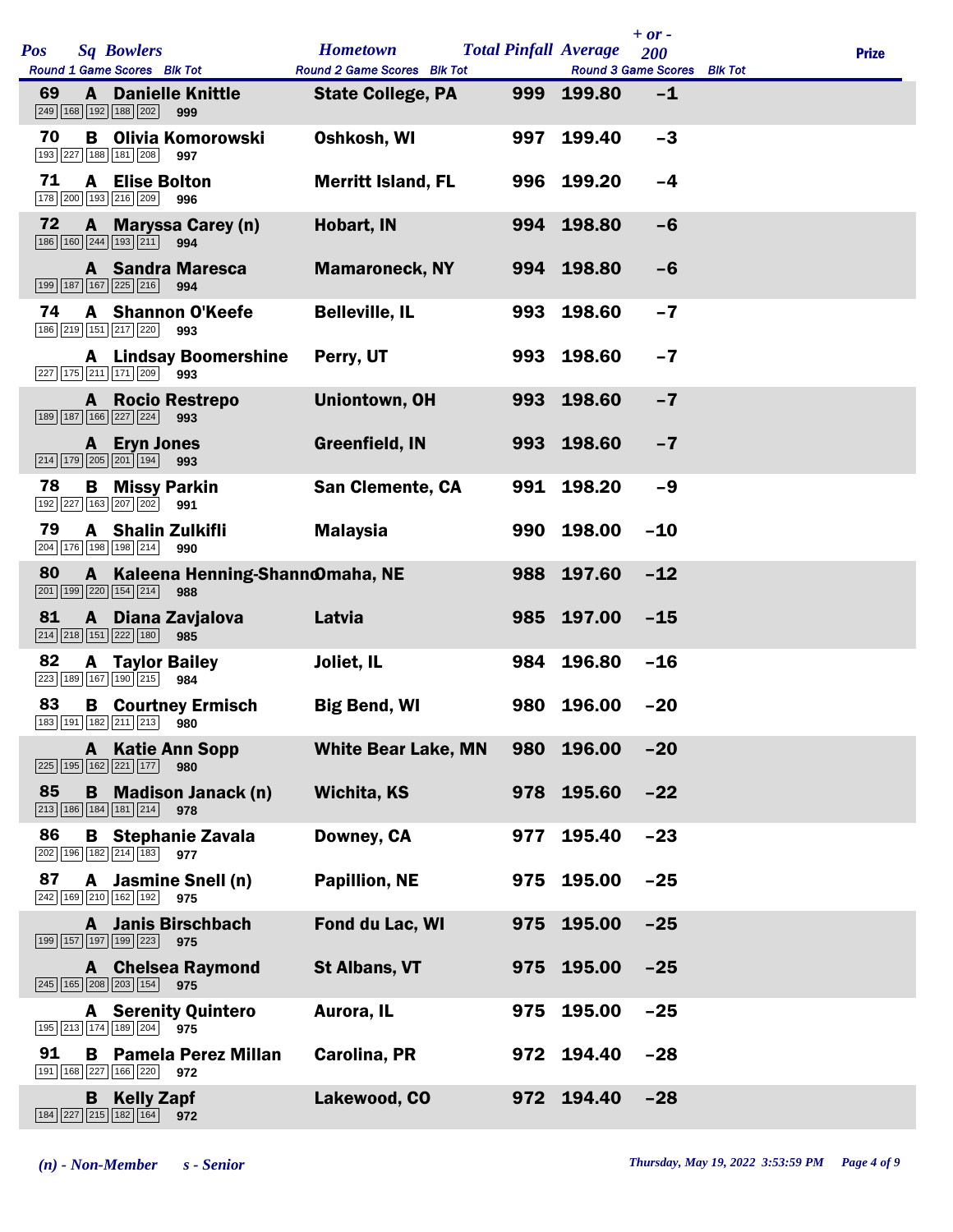| <b>Pos</b> |              | <b>Sq Bowlers</b><br>Round 1 Game Scores Blk Tot                                                       | <b>Hometown</b><br>Round 2 Game Scores Blk Tot |     | <b>Total Pinfall Average</b><br>Round 3 Game Scores Blk Tot | $+ or -$<br>200 | <b>Prize</b> |
|------------|--------------|--------------------------------------------------------------------------------------------------------|------------------------------------------------|-----|-------------------------------------------------------------|-----------------|--------------|
| 93         |              | <b>B</b> Johanna Puentes (n)<br>175 202 162 214 218<br>971                                             | Colombia                                       |     | 971 194.20                                                  | $-29$           |              |
| 94         |              | <b>A</b> Justyne Vukovich<br>188 163 214 190 215<br>970                                                | <b>New Stanton, PA</b>                         |     | 970 194.00                                                  | $-30$           |              |
| 95         |              | <b>B</b> Kaylene Bishop<br>$\boxed{219}$ 197 187 185 181 969                                           | <b>Medical Lake, WA</b>                        |     | 969 193.80                                                  | $-31$           |              |
| 96         |              | <b>A</b> Laura Barrios<br>184 234 183 185 182<br>968                                                   | Guatemala, XX                                  |     | 968 193.60                                                  | $-32$           |              |
|            |              | A Ashley Rucker (n)<br>207 171 233 189 168<br>968                                                      | <b>Bartlesville, OK</b>                        |     | 968 193.60                                                  | $-32$           |              |
| 98         |              | <b>B</b> Sarah Gill<br>202 218 177 192 178<br>967                                                      | Fitchburg, MA                                  | 967 | 193.40                                                      | $-33$           |              |
| 99         |              | <b>A</b> Brittany Pollentier<br>208 211 212 134 200<br>965                                             | <b>Cottage Grove, WI</b>                       |     | 965 193.00                                                  | $-35$           |              |
|            |              | <b>B</b> Kristin Nieter (n)<br>199 234 162 160 210<br>965                                              | Homewood, IL                                   |     | 965 193.00                                                  | $-35$           |              |
|            |              | <b>B</b> Edith Quintanilla<br>191 224 176 160 214 965                                                  | <b>San Salvador, XX</b>                        |     | 965 193.00                                                  | $-35$           |              |
|            |              | <b>B</b> Sue Cabello<br>161 223 215 190 176<br>965                                                     | Rockford, IL                                   |     | 965 193.00                                                  | $-35$           |              |
| 103        |              | A Jessica Earnest (n)<br>201 215 193 186 167<br>962                                                    | Nashville, TN                                  |     | 962 192.40                                                  | $-38$           |              |
|            |              | ss B Barbara Batt (a)<br>178 207 203 199 175<br>962                                                    | Jacksonville, FL                               |     | 962 192.40                                                  | $-38$           |              |
| 105        |              | <b>B</b> Karen Marcano<br>203 177 247 187 147<br>961                                                   | Venezuela                                      |     | 961 192.20                                                  | $-39$           |              |
|            | в            | <b>Heather D'Errico</b><br>217 207 166 169 202<br>961                                                  | <b>Rochester, NY</b>                           |     | 961 192.20                                                  | $-39$           |              |
|            |              | <b>A</b> Maria Jose Rodriguez<br>181 202 188 193 197 961                                               | Colombia                                       |     | 961 192.20                                                  | $-39$           |              |
| 108        | $\mathbf{A}$ | <b>Giselle Poss</b><br>248 157 193 217 145<br>960                                                      | <b>Montgomery, IL</b>                          | 960 | 192.00                                                      | $-40$           |              |
| 109        | B            | <b>Alexis Neuer</b><br>154 206 214 159 226<br>959                                                      | <b>Milton, PA</b>                              | 959 | 191.80                                                      | $-41$           |              |
|            |              | <b>A</b> Capri Howard<br>214 205 200 196 144<br>959                                                    | Lynwood, IL                                    | 959 | 191.80                                                      | $-41$           |              |
| 111        |              | <b>B</b> Sarah Sanes (n)<br>167 238 160 183 209<br>957                                                 | <b>Murfreesboro, TN</b>                        | 957 | 191.40                                                      | $-43$           |              |
| 112        | B            | Kirstin Foster (n)<br>212 188 165 184 207<br>956                                                       | Pella, IA                                      | 956 | 191.20                                                      | $-44$           |              |
|            | B.           | Kasey Eaton (n)<br>$212$ 166 180 185 213<br>956                                                        | <b>Wyoming, MI</b>                             |     | 956 191.20                                                  | $-44$           |              |
| 114s       | A            | <b>Jodi Woessner</b><br>192 171 170 190 231<br>954                                                     | Oregon, OH                                     | 954 | 190.80                                                      | $-46$           |              |
|            | A            | <b>Melissa Kammerer</b><br>172 189 210 170 213<br>954                                                  | <b>Staten Island, NY</b>                       |     | 954 190.80                                                  | $-46$           |              |
| 116        | $\mathbf{A}$ | <b>Taylor Bulthuis</b><br>$\boxed{176}$ $\boxed{199}$ $\boxed{214}$ $\boxed{202}$ $\boxed{161}$<br>952 | <b>New Port Richey, FL</b>                     | 952 | 190.40                                                      | $-48$           |              |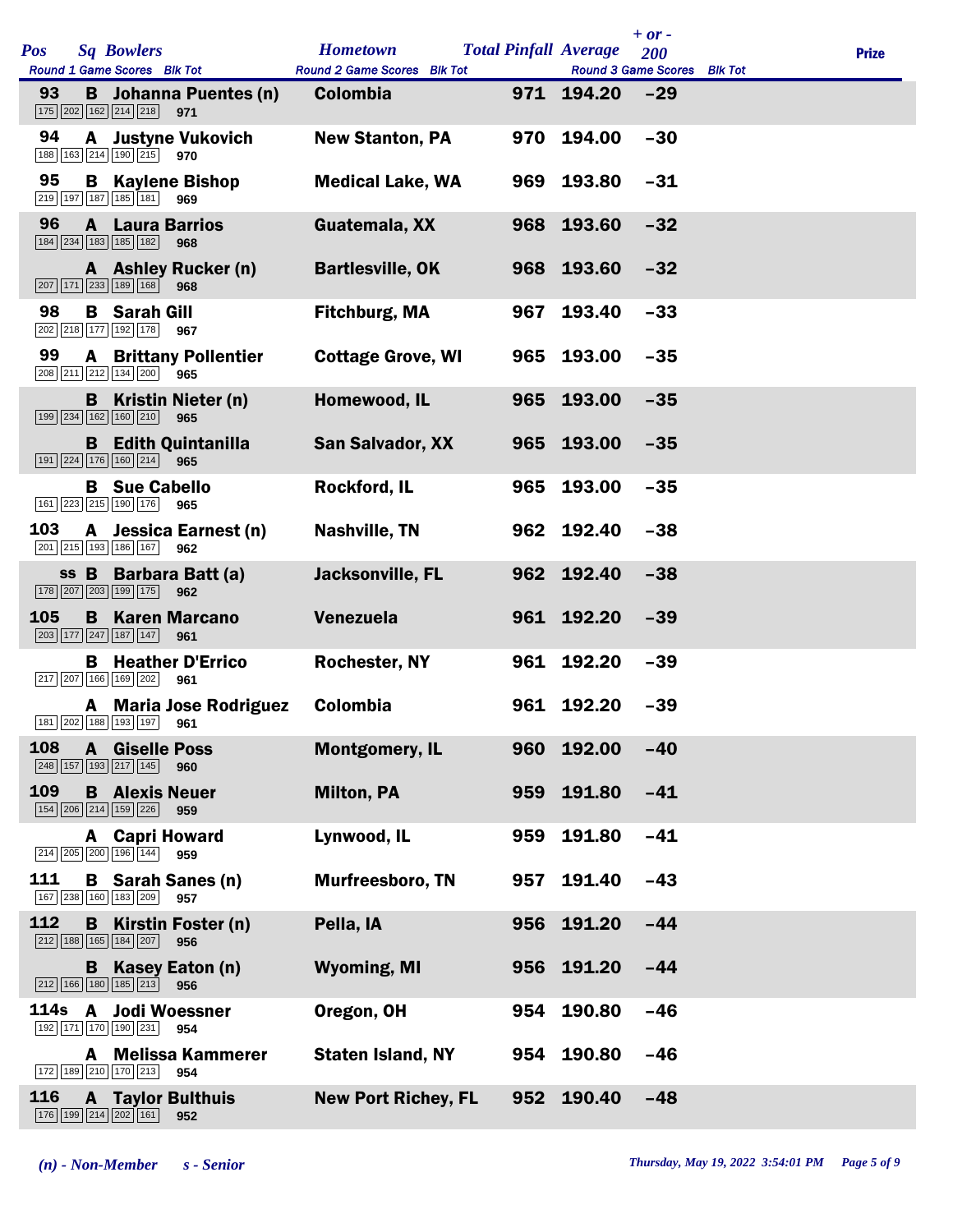|              |              |                                                                       |                                     |                             |                              |            | $+$ or $-$                  |              |
|--------------|--------------|-----------------------------------------------------------------------|-------------------------------------|-----------------------------|------------------------------|------------|-----------------------------|--------------|
| <b>Pos</b>   |              | <b>Sq Bowlers</b>                                                     |                                     | <b>Hometown</b>             | <b>Total Pinfall Average</b> |            | 200                         | <b>Prize</b> |
|              |              | Round 1 Game Scores Blk Tot                                           |                                     | Round 2 Game Scores Blk Tot |                              |            | Round 3 Game Scores Blk Tot |              |
|              |              | 167 180 200 192 213                                                   | <b>A</b> Heather Melvin<br>952      | <b>Sioux Falls, SD</b>      |                              | 952 190.40 | $-48$                       |              |
| 118          |              | 172 211 179 201 187                                                   | A Samantha Knight (n)<br>950        | Kalamazoo, MI               | 950                          | 190.00     | $-50$                       |              |
| 119          |              | <b>B</b> Sarah Smith<br>224 178 178 158 209                           | 947                                 | Van Meter, IA               |                              | 947 189.40 | $-53$                       |              |
|              |              | 217 205 156 177 192                                                   | A Laura Plazas (n)<br>947           | <b>Bogota</b>               | 947                          | 189.40     | $-53$                       |              |
|              | A            | $\boxed{173}$ $\boxed{190}$ $\boxed{195}$ $\boxed{223}$ $\boxed{166}$ | <b>Elysia Current</b><br>947        | Ephrata, PA                 | 947                          | 189.40     | $-53$                       |              |
| 122          | B            | 170 148 238 213 177                                                   | <b>Bailey Gipson</b><br>946         | Davison, MI                 | 946                          | 189.20     | $-54$                       |              |
|              | A            | 199 163 207 184 193                                                   | <b>Danielle Beeck</b><br>946        | <b>Frankfort, IL</b>        |                              | 946 189.20 | $-54$                       |              |
| 124          | $\mathbf{A}$ | 242 157 171 201 174                                                   | Nichole Hiraoka (n)<br>945          | Daly City, CA               | 945                          | 189.00     | $-55$                       |              |
|              |              | 209 167 160 175 234                                                   | A Kristie Leong (n)<br>945          | Daly City, CA               |                              | 945 189.00 | $-55$                       |              |
| 126          | B            | 190 175 182 201 195                                                   | <b>Melanie McDaniel</b><br>943      | Joliet, IL                  | 943                          | 188.60     | $-57$                       |              |
|              |              | 189 190 199 194 171                                                   | A Amanda Sparr (n)<br>943           | Lake Villa, IL              |                              | 943 188.60 | $-57$                       |              |
|              |              | 196 192 207 188 160                                                   | <b>B</b> Gabriella VanHorn<br>943   | Lansing, MI                 |                              | 943 188.60 | $-57$                       |              |
| 129          | $\mathbf{A}$ | <b>Lauren Pate</b><br>190 194 180 182 195                             | 941                                 | <b>Ballwin, MO</b>          |                              | 941 188.20 | $-59$                       |              |
|              | A            | <b>Haley Carroll</b><br>189 160 181 190 221                           | 941                                 | Williamsville, NY           | 941                          | 188.20     | $-59$                       |              |
| 131          |              | $\boxed{170}$ $\boxed{185}$ $\boxed{200}$ $\boxed{200}$ $\boxed{184}$ | <b>A</b> Melissa Landers<br>939     | <b>Prairie Grove, AR</b>    |                              | 939 187.80 | $-61$                       |              |
| 132          | A            | 191 187 207 167 186                                                   | <b>Mallory Clark</b><br>938         | Auburn, ME                  | 938                          | 187.60     | $-62$                       |              |
| 133          |              | 186 155 203 212 178                                                   | <b>B</b> Victoria Giardina<br>934   | <b>Shelby Twp, MI</b>       |                              | 934 186.80 | $-66$                       |              |
| 134          | B            | 177 222 175 148 209                                                   | <b>Farrand Schneider (a)</b><br>931 | <b>Essexville, MI</b>       | 931                          | 186.20     | $-69$                       |              |
| 135          | B            | 214 225 128 181 181                                                   | <b>Shawna Strause (n)</b><br>929    | <b>Tucson, AZ</b>           | 929                          | 185.80     | $-71$                       |              |
| 136          | $\mathsf{A}$ | 166 182 214 186 179                                                   | <b>Heather Erdei</b><br>927         | Omaha, NE                   | 927                          | 185.40     | $-73$                       |              |
|              | B            | Jill Moore (n)<br>187 203 157 179 201                                 | 927                                 | <b>Elizabethtown, PA</b>    | 927                          | 185.40     | $-73$                       |              |
| $138$ ss $A$ |              | 157 189 225 171 184                                                   | <b>Graciela Dube</b><br>926         | Miami, FL                   | 926                          | 185.20     | $-74$                       |              |
| 139          | A            | 215 164 192 164 186                                                   | <b>Kara Mangiola</b><br>921         | <b>Spencerport, NY</b>      | 921                          | 184.20     | $-79$                       |              |
| S            | $\mathbf{A}$ | 184 203 189 187 158                                                   | <b>Michelle Sterner (n)</b><br>921  | <b>Niagara Falls, NY</b>    | 921                          | 184.20     | $-79$                       |              |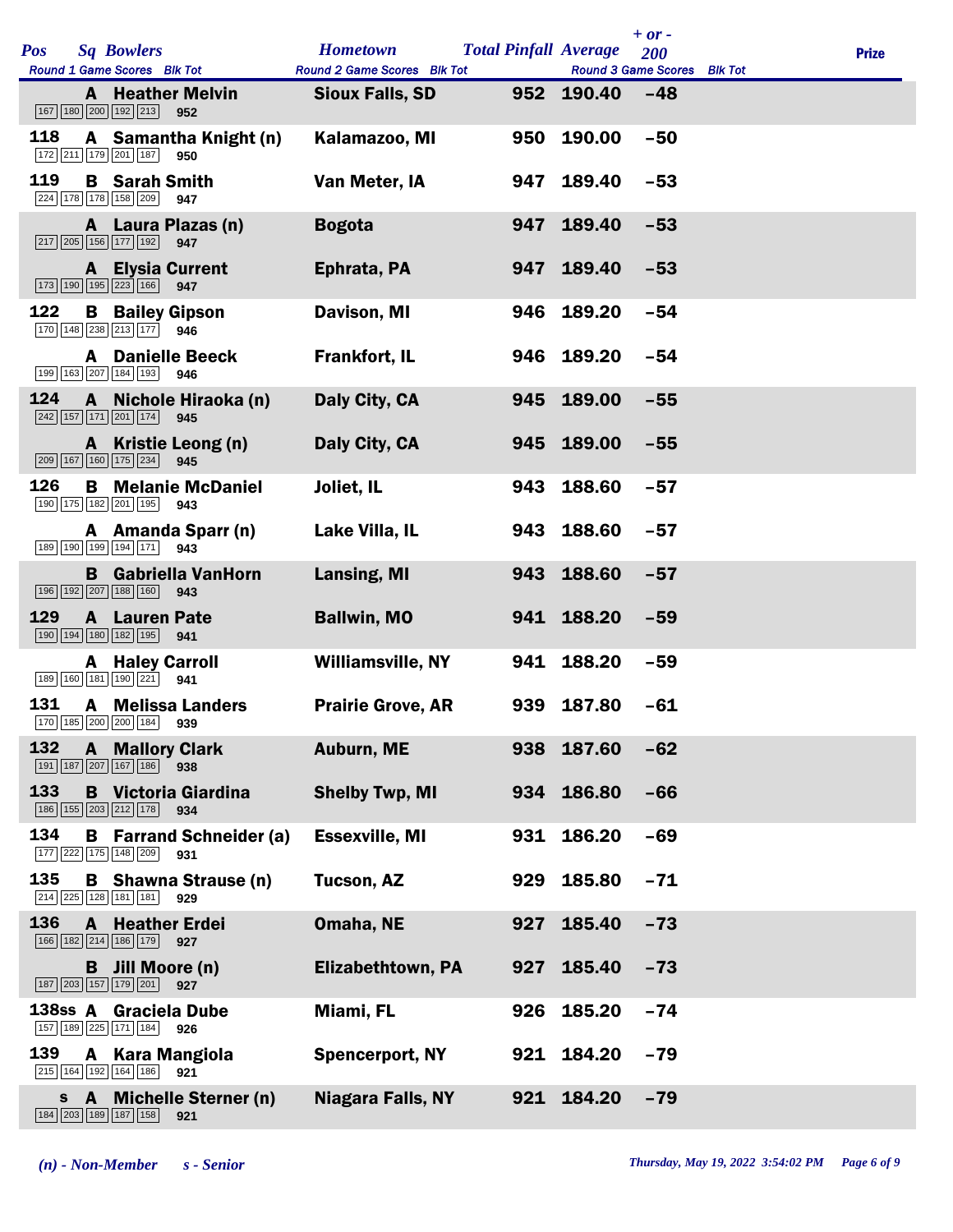|      |              |                                                                                              |                                      |                             |     |                              | $+ or -$                    |              |
|------|--------------|----------------------------------------------------------------------------------------------|--------------------------------------|-----------------------------|-----|------------------------------|-----------------------------|--------------|
| Pos  |              | <b>Sq Bowlers</b>                                                                            |                                      | <b>Hometown</b>             |     | <b>Total Pinfall Average</b> | 200                         | <b>Prize</b> |
|      |              | Round 1 Game Scores Blk Tot                                                                  |                                      | Round 2 Game Scores Blk Tot |     |                              | Round 3 Game Scores Blk Tot |              |
| 141  |              | <b>B</b> Ana Bolanos<br>$\boxed{201}$ 181 174 191 173                                        | 920                                  | Guatemala, XX               |     | 920 184.00                   | $-80$                       |              |
| 142  |              | 162 199 161 203 193                                                                          | <b>B</b> Breanna Clemmer<br>918      | <b>Clover, SC</b>           | 918 | 183.60                       | $-82$                       |              |
| 143  |              | 158 173 196 200 190 917                                                                      | A Julie Oczepek                      | Vassar, MI                  |     | 917 183.40                   | $-83$                       |              |
| 144  |              | 152 195 167 201 201                                                                          | <b>B</b> Jennifer Hocurscak<br>916   | Orange, CT                  |     | 916 183.20                   | $-84$                       |              |
| 145  |              | 194 187 174 164 196                                                                          | <b>A</b> Stephanie Dennis<br>915     | Kingston, MO                |     | 915 183.00                   | $-85$                       |              |
| 146  |              | <b>A</b> Ana Morales<br>157 206 198 193 160                                                  | 914                                  | Guatemala, XX               |     | 914 182.80                   | $-86$                       |              |
| 147  |              | 163 223 127 184 215 912                                                                      | A Kayla Smith (n)                    | Salem, IL                   |     | 912 182.40                   | $-88$                       |              |
|      |              | 226 166 166 182 172 912                                                                      | <b>B</b> Britney Brown               | Norman, OK                  |     | 912 182.40                   | $-88$                       |              |
|      |              | 177 186 160 224 165                                                                          | <b>B</b> Amber MacLeod (n)<br>912    | <b>Brick, NJ</b>            |     | 912 182.40                   | $-88$                       |              |
| 150  |              | 233 183 129 168 196                                                                          | <b>B</b> Ashlee Gonzales-Webb<br>909 | <b>Quantico, VA</b>         | 909 | 181.80                       | $-91$                       |              |
| 151  |              | 159 203 201 176 168                                                                          | A Sierra Kanemoto (n)<br>907         | Dayton, OH                  |     | 907 181.40                   | $-93$                       |              |
| 152  |              | <b>B</b> Hayley Dann<br>161 128 196 223 197 905                                              |                                      | Dayton, OH                  |     | 905 181.00                   | $-95$                       |              |
| 153  |              | 166 164 180 184 210                                                                          | <b>B</b> Jen Medon (n)<br>904        | Darien, IL                  |     | 904 180.80                   | $-96$                       |              |
| 154  | A            | 167 214 175 175 172                                                                          | Maria Kreke (n)<br>903               | <b>Manchester, MO</b>       | 903 | 180.60                       | $-97$                       |              |
| 155  |              | 179 173 204 170 170                                                                          | <b>B</b> Sandra Toole (n)<br>896     | <b>Galesburg, MI</b>        |     | 896 179.20 -104              |                             |              |
|      |              | A Kayla Bandy<br>168 214 189 172 153                                                         | 896                                  | <b>Wichita, KS</b>          | 896 | $179.20 - 104$               |                             |              |
| 157  | A –          | 150 189 166 172 218                                                                          | <b>Kelsi Anderson</b><br>895         | <b>San Antonio, TX</b>      |     | 895 179.00 -105              |                             |              |
|      |              | <b>B</b> Ashley Ward<br>143 187 179 160 226                                                  | 895                                  | <b>Bloomington, IL</b>      | 895 | 179.00 -105                  |                             |              |
| 159s | В            | <b>Tina LaCroix</b><br>$\boxed{184}$ $\boxed{153}$ $\boxed{191}$ $\boxed{201}$ $\boxed{164}$ | 893                                  | <b>Southampton, MA</b>      | 893 | $178.60 - 107$               |                             |              |
| 160  |              | 157 164 178 209 180                                                                          | A Mari Gallegos (n)<br>888           | Chicago, IL                 | 888 | 177.60 -112                  |                             |              |
| 161  | $\mathbf{A}$ | 160 182 168 204 173                                                                          | <b>Jennifer Russo</b><br>887         | <b>Monmouth Jc</b>          | 887 | $177.40 - 113$               |                             |              |
|      | В            | 225 162 200 143 157                                                                          | Jackie Kosier (n)<br>887             | Sylvania, OH                | 887 | $177.40 - 113$               |                             |              |
| 163  |              | 193 172 139 180 202                                                                          | <b>A</b> Olivia Wallace<br>886       | Jackson, MI                 | 886 | 177.20 -114                  |                             |              |
| 164  | B            | 181 165 190 159 190                                                                          | Roberta Vann (n)<br>885              | Downey, CA                  |     | 885 177.00 -115              |                             |              |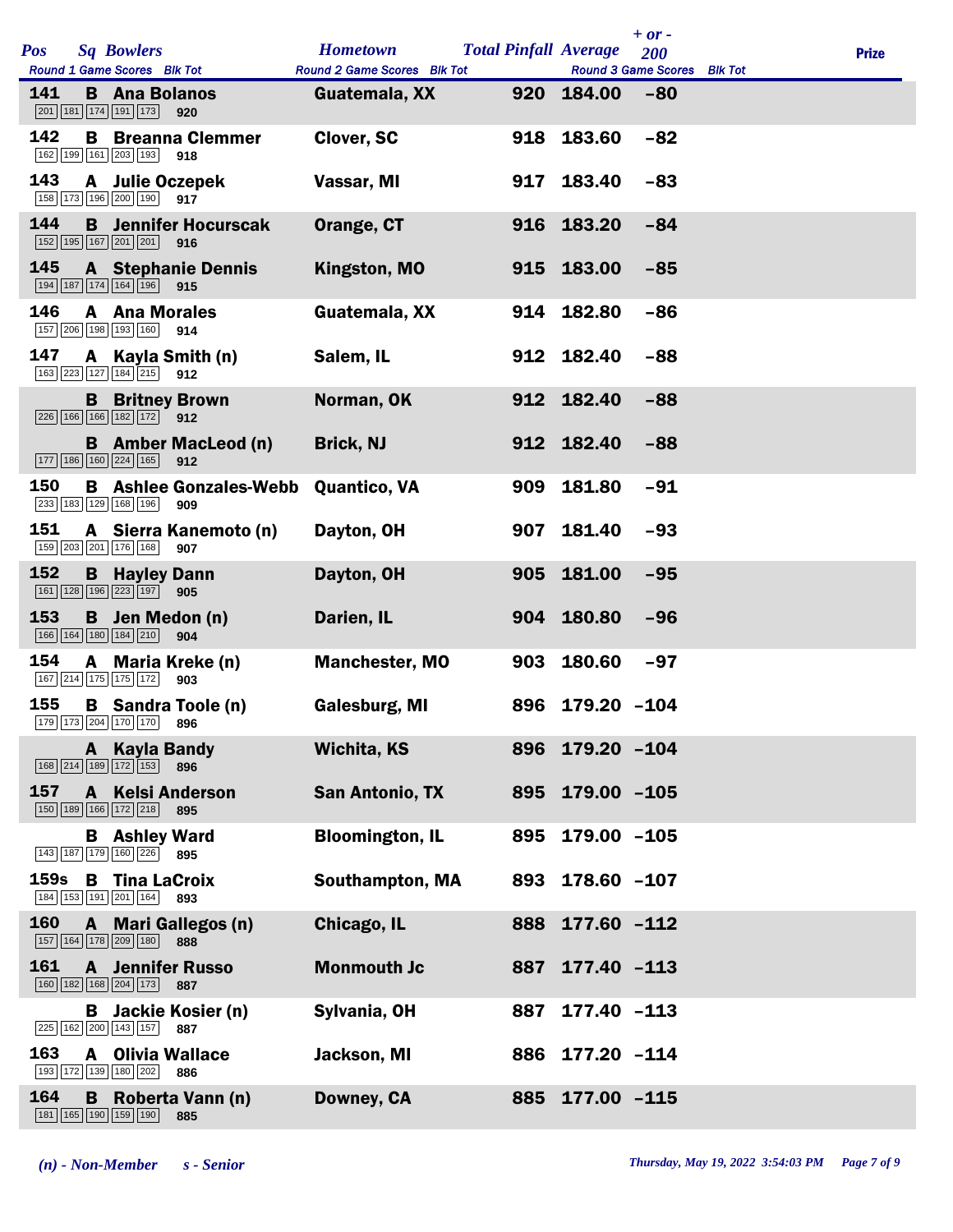| <b>Pos</b> |   | <b>Sq Bowlers</b><br>Round 1 Game Scores Blk Tot                                                |                                     | <b>Hometown</b><br><b>Round 2 Game Scores</b> Blk Tot         |     | <b>Total Pinfall Average</b> | $+$ or $-$<br>200<br>Round 3 Game Scores Blk Tot | <b>Prize</b> |
|------------|---|-------------------------------------------------------------------------------------------------|-------------------------------------|---------------------------------------------------------------|-----|------------------------------|--------------------------------------------------|--------------|
| <b>165</b> |   | 166 201 202 166 148                                                                             | 883                                 | A Stephanie DellaBernardd/ernon Rockville, CT 883 176.60 -117 |     |                              |                                                  |              |
| 166        |   | 210 179 187 127 177                                                                             | <b>B</b> Juliana Botero<br>880      | <b>Colombia</b>                                               |     | 880 176.00 -120              |                                                  |              |
| 167        |   | <b>B</b> Jenica Baron<br>154 200 165 151 209                                                    | 879                                 | <b>Barrington, IL</b>                                         |     | 879 175.80 -121              |                                                  |              |
| 168        |   | 148 183 174 148 224                                                                             | <b>B</b> Alexandra Ross (n)<br>877  | Greenwood, IN                                                 |     | 877 175.40 -123              |                                                  |              |
| 169        |   | 164 176 201 156 177                                                                             | <b>A</b> Jennifer DeGroodt<br>874   | North Little Rock, AR 874 174.80 -126                         |     |                              |                                                  |              |
| 170        |   | 189 124 184 187 189 873                                                                         | <b>B</b> Jennifer Dovers (n)        | Sierra Vista, AZ                                              |     | 873 174.60 -127              |                                                  |              |
| 171        |   | 150 168 177 178 195                                                                             | <b>B</b> Taishaye Naranjo<br>868    | Lake Wales, FL                                                |     | 868 173.60 -132              |                                                  |              |
| 172        |   | 156 183 173 173 182                                                                             | 867                                 | B Rebecca Azurmendi (n) Winnemucca, NV                        |     | 867 173.40 -133              |                                                  |              |
| 173        |   | <b>A</b> Felicia Wong<br>152 180 158 210 165 865                                                |                                     | <b>Canada</b>                                                 |     | 865 173.00 -135              |                                                  |              |
| 174        |   | <b>A</b> Kendall Leahy<br>198 124 212 168 160                                                   | 862                                 | <b>Carol Stream, IL</b>                                       |     | 862 172.40 -138              |                                                  |              |
|            |   | 149 144 182 214 173                                                                             | <b>B</b> Claudia Barrios (n)<br>862 | Guatemala                                                     |     | 862 172.40 -138              |                                                  |              |
| 176        |   | $\boxed{170}$ $\boxed{174}$ $\boxed{142}$ $\boxed{190}$ $\boxed{183}$ 859                       | <b>A</b> Samantha Kriner            | Houston, TX                                                   |     | 859 171.80 -141              |                                                  |              |
| 177        |   | <b>B</b> Nathalie Leon<br>146 164 181 201 163                                                   | 855                                 | Guatemala                                                     |     | 855 171.00 -145              |                                                  |              |
| 178        |   | 179 163 189 173 145                                                                             | A Samantha Struzynski<br>849        | Ogdensburg, WI                                                |     | 849 169.80 -151              |                                                  |              |
| 179        |   | 195 135 181 206 130 847                                                                         | A Lanaea Malak (n)                  | Lemont, IL                                                    |     | 847 169.40 -153              |                                                  |              |
|            |   | 178 182 181 120 186 847                                                                         | <b>B</b> Mei Yuan Miller (n)        | <b>Millington, TN</b>                                         | 847 | $169.40 - 153$               |                                                  |              |
| 181        |   | <b>A</b> Sue Walter<br>161 187 175 170 153                                                      | 846                                 | Ringle, WI                                                    |     | 846 169.20 -154              |                                                  |              |
| 182        | B | 174 153 188 158 171                                                                             | <b>Nicole Kittredge</b><br>844      | St Johnsbury, VT                                              | 844 | $168.80 - 156$               |                                                  |              |
| 183        |   | 144 172 175 180 168 839                                                                         | <b>B</b> Daniela Gonzalez           | Riyadh, FL                                                    | 839 | $167.80 - 161$               |                                                  |              |
|            |   | 152 146 214 184 143                                                                             | <b>B</b> Ashlyn Jamrog<br>839       | Lacey, WA                                                     | 839 | $167.80 - 161$               |                                                  |              |
| 185        |   | 187 147 157 220 126                                                                             | A Megan Ashley (n)<br>837           | Parma, OH                                                     | 837 | $167.40 - 163$               |                                                  |              |
| 186        |   | <b>B</b> Laura Stone<br>186 167 159 167 156                                                     | 835                                 | <b>Bloomington, IL</b>                                        | 835 | $167.00 - 165$               |                                                  |              |
|            |   | 169 191 179 157 131 827                                                                         | 187ss B Pam Sprow (n)               | Lakeland, FL                                                  | 827 | $165.40 - 173$               |                                                  |              |
| 188        |   | <b>B</b> Ashley Stayer<br>$\boxed{167}$ $\boxed{141}$ $\boxed{168}$ $\boxed{188}$ $\boxed{162}$ | 826                                 | <b>Cheyenne, WY</b>                                           |     | 826 165.20 -174              |                                                  |              |